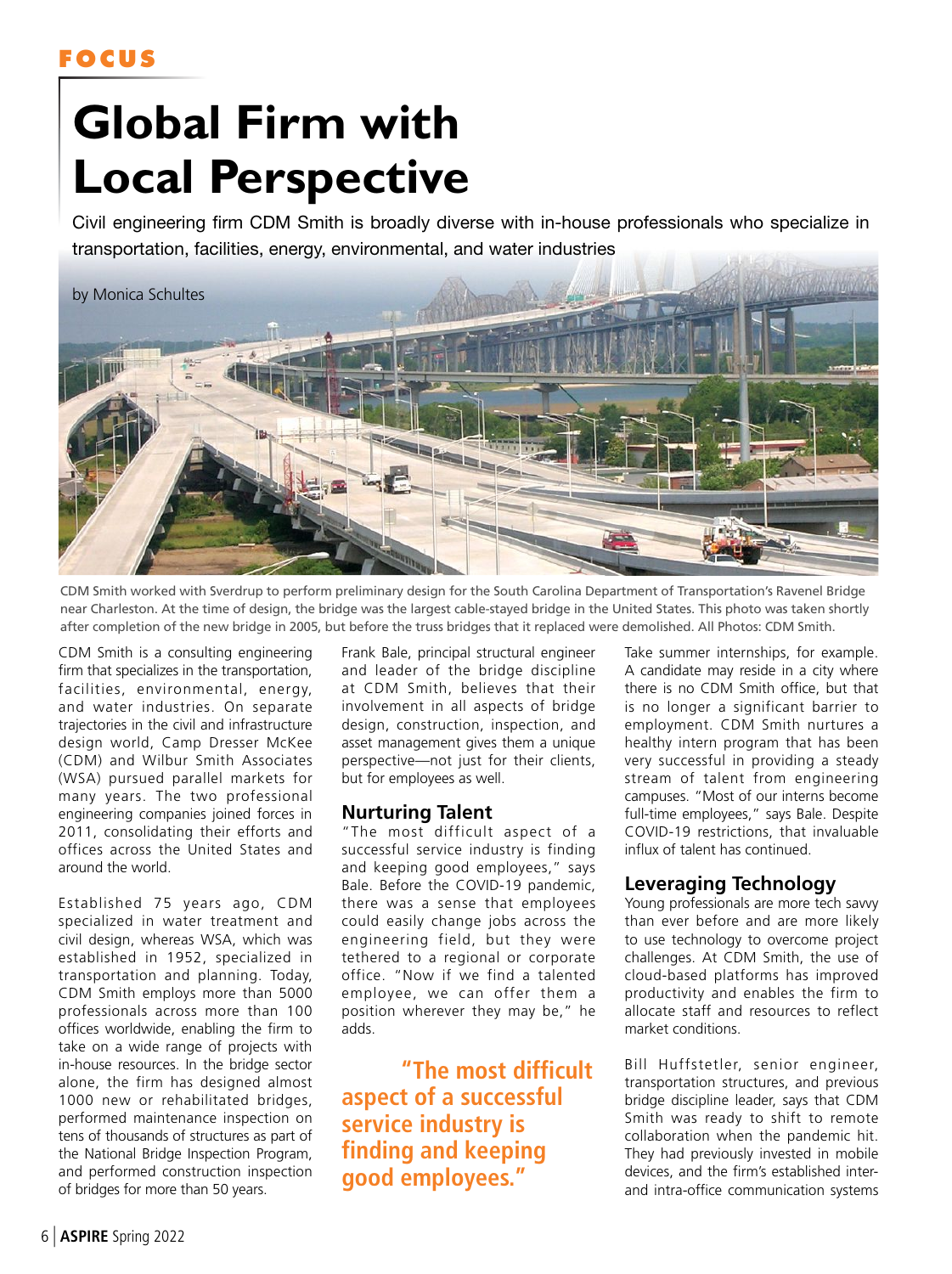and work-share technologies were already in place.

"If there is an upside to COVID-19, it is that we were better positioned than many other firms," says Huffstetler. "We had already begun to modernize our infrastructure and internal communication and had set up networking between offices. When the lockdown was enforced, it was a much easier transition to work from home," he adds.

Like most engineering companies, CDM Smith is trying to decide how to move forward with balancing work at the office and at home. "I don't think we will return to an office-based company like before," predicts Huffstetler. "The professional service industry will never be the same."

While younger staff enjoy the remote work and are amenable to working from home, some of the senior staff feel differently. "I miss the casual hallway conversations," says Huffstetler. Bale agrees that there is less chance for office comradery and fewer group interactions when communication is virtual.

### **Professional Associations**

CDM Smith's leadership believes that engineers have a fundamental responsibility to advance the practice of engineering. The company encourages participation in technical associations such as the American Association of State Highway and Transportation Officials (AASHTO), the American Society of Civil Engineers, or the Transportation Research Board.

Huffstetler has had a front-row seat to many changes over the years. "I have attended many AASHTO bridge subcommittee meetings and witnessed the evolution of our industry," he recalls. "It is invaluable to pass on those technical developments and industry contacts."

"The AASHTO bridge specifications have grown from a few hundred pages to over a thousand pages during my career. While I don't endorse using a slide rule, it seems that the pendulum has swung too far in the other direction, and we tend to overcomplicate our standard code practices," Huffstetler says. However, staying abreast of both technical advancements and changes to the LRFD Design Specifications is essential to keep the firm on the leading edge of design.

#### **Everyday Innovations**

Most bridges in the United States have short to medium span lengths. Many of those structures are classified as being in "poor" condition. CDM Smith specializes in just those types of structures. "Those small- to mediumspan bridges are where we do most of our work in the bridge market. That is our bread and butter," Huffstetler says.

## **"Those small- to medium-span bridges are where we do most of our work in the bridge market. That is our bread and butter."**

Not every transportation project graces the cover of a magazine, but what did capture the industry's attention was a new way to integrate bridge superstructure and substructure. The use of an integral post-tensioned concrete pier cap was developed by WSA in 1978. Their design of the Interstate 75/Interstate 640 interchange in Knoxville, Tenn., first pioneered this innovative concept. Since then, the posttensioned concrete pier cap system has proven popular in the construction of interchanges where there is insufficient headroom for conventional pier caps or where road profiles need to be lowered.

## **Local Bridge Centers**

In its early years, WSA had a strong centralized bridge design division. As bridge owners increased their use of consultants, the firm decided that the marketplace was best served by independent bridge groups and decentralized operations. Their bridge centers now operate autonomously, similar to the state departments of transportation (DOTs) that they serve. "State agencies have become more proprietary, which can make it difficult to share work across offices," explains Huffstetler. However, there is still worksharing across the bridge production offices using their cloud-based network.

CDM Smith is frequently found in the state capitals where the DOTs are located. Working on open-ended contracts with the New York State DOT, CDM Smith is providing bridge maintenance inspection services from their Albany, N.Y., office. In its Pennsylvania locations, CDM Smith

The Louisiana Department of Transportation and Development tasked CDM Smith with the design of a 9-mile portion of Louisiana Highway 1 that uses a precast concrete two-lane elevated highway to provide reliable access to Port Fourchon, a major port on the Gulf of Mexico. The new alignment and high-level structure provided a fixed-span crossing of Bayou Lafourche with 73 ft vertical clearance. The photo on the left was taken shortly after completion and before the existing moveable-span bridge was removed.



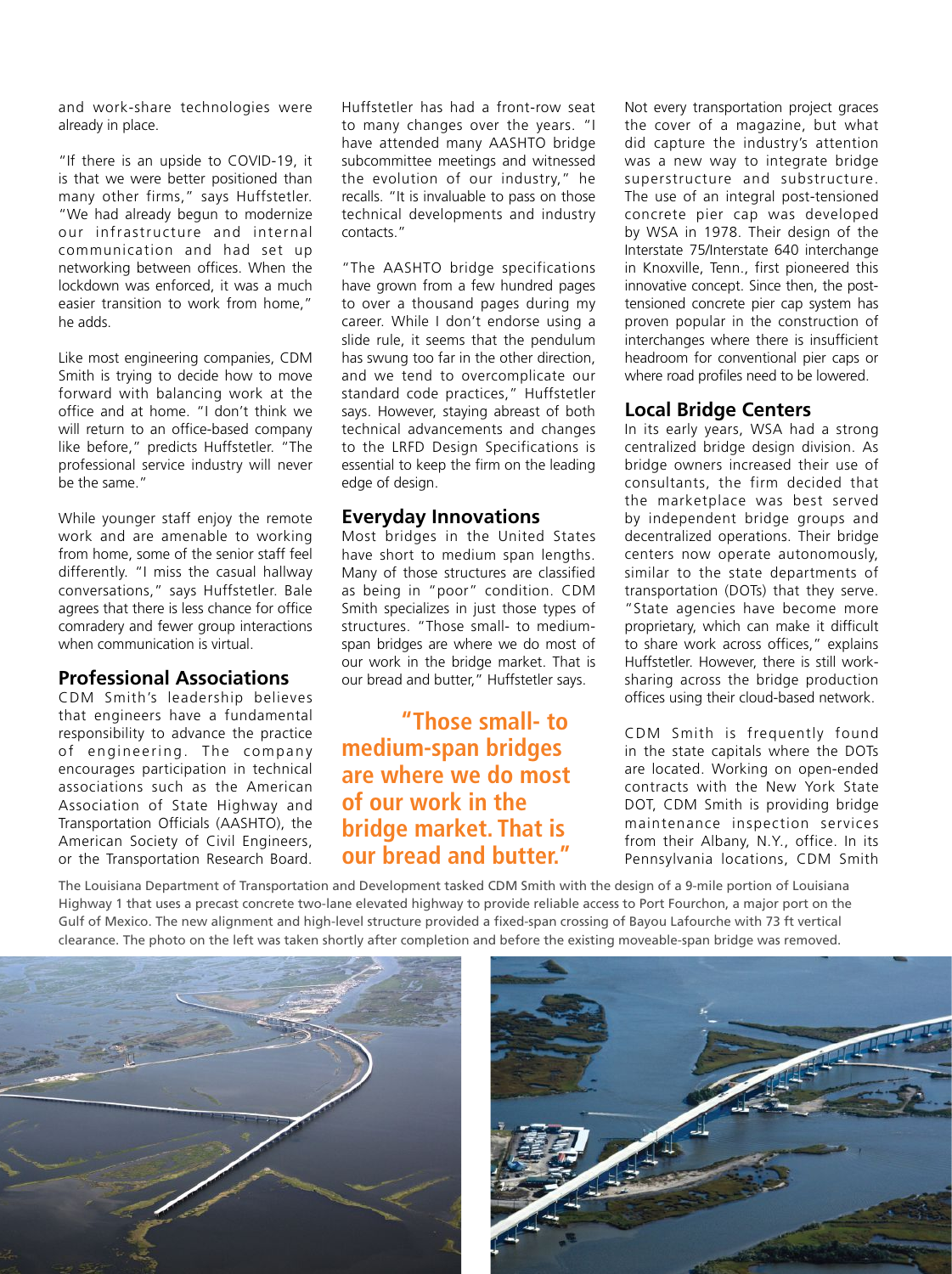

CDM Smith field personnel inspect the placement of concrete for a bridge deck.

has been awarded numerous bridge design projects. Farther south, the North Carolina DOT has outsourced many of their bridge design and construction inspection projects to CDM Smith.

### **Cross-Training**

In addition to bridge design, CDM Smith supports a large bridge inspection practice in the Northeast and construction engineering services in the Southeast. The firm tries to cycle their people through all disciplines. "That cross-training has been consistent, and we use it to bolster our design staff," says Bale. Bridge construction inspection and inspection for maintenance have become important parts of their business. "With today's focus on finding and keeping valued employees, training across several disciplines enables them to customize a career path," adds Huffstetler.

"The cross-training of bridge design and construction inspection is helpful. You are a better design engineer when you have been in the field," observes Huffstetler. Inspecting aging bridges provides insights that are invaluable to a designer. The fact that the company has a balanced staff helps them recruit and retain young engineers.

### **Technology for Asset Management**

In bridge inspection, CDM Smith stays abreast of advancing technologies and sometimes uses their own unmanned aerial vehicles. Currently, they use drones as a tool, although that does not supplant the need for bridge inspectors in the field. "Typically, drones have not been used to identify defects, but to provide supporting data and documentation of the work," explains Bale. "We will continue to utilize and promote that

CDM Smith provided emergency design services for a critical substructure repair of the historic Ashley River Bridge located near downtown Charleston, S.C.



## *Wilbur S. Smith, Innovator in Modern Transportation Systems*

World-renowned transportation designer and engineer Wilbur S. Smith was the chair and president of Wilbur Smith & Associates, the engineering consulting firm based in Columbia, S.C., that he founded in 1952.

Smith began his career by working for the South Carolina Department of Highways, where he became the first state traffic engineer. He left to study traffic engineering at Harvard and Yale and founded Wilbur Smith & Associates while he was a faculty member at Yale and serving as the associate director of the Bureau of Highway Traffic.

An innovator in modern transportation systems, Smith helped design and develop major parts of the Interstate Highway System, the New Jersey Turnpike, the Chesapeake Bay Bridge-Tunnel, and the mass transit system in Washington, D.C.

Bill Huffstetler, a senior engineer with CDM Smith, says Smith is referred to as "one of the fathers of traffic engineering." This moniker stems from Smith's background in electrical engineering that he translated into traffic-signal design. The signal coordination we rely on today was untested then, but with its implementation, the improvement to traffic flow was so dramatic that he was sought after by agencies around the world. That concept and similar innovations in traffic and transportation engineering were the impetus to start his own company. "I was fortunate to work with him, and his energy was infectious," recalls Huffstetler.

The firm expanded rapidly with the growing interstate system and developed expertise in designing roads, bridges, airports, railroads, waterways, subways, and urban redevelopment, and in performing transportation-systems planning and feasibility analyses. Smith's company covered everything related to transportation, as CDM Smith continues to do today.

Throughout his illustrious career, Smith was active in and recognized by many trade organizations. He received honors from the National Society of Professional Engineers and the Transportation Research Board. The Highway Division of the American Society of Civil Engineers honored him with an annual award that bears his name, and the Institute of Transportation Engineers presented him with an award for distinguished service.